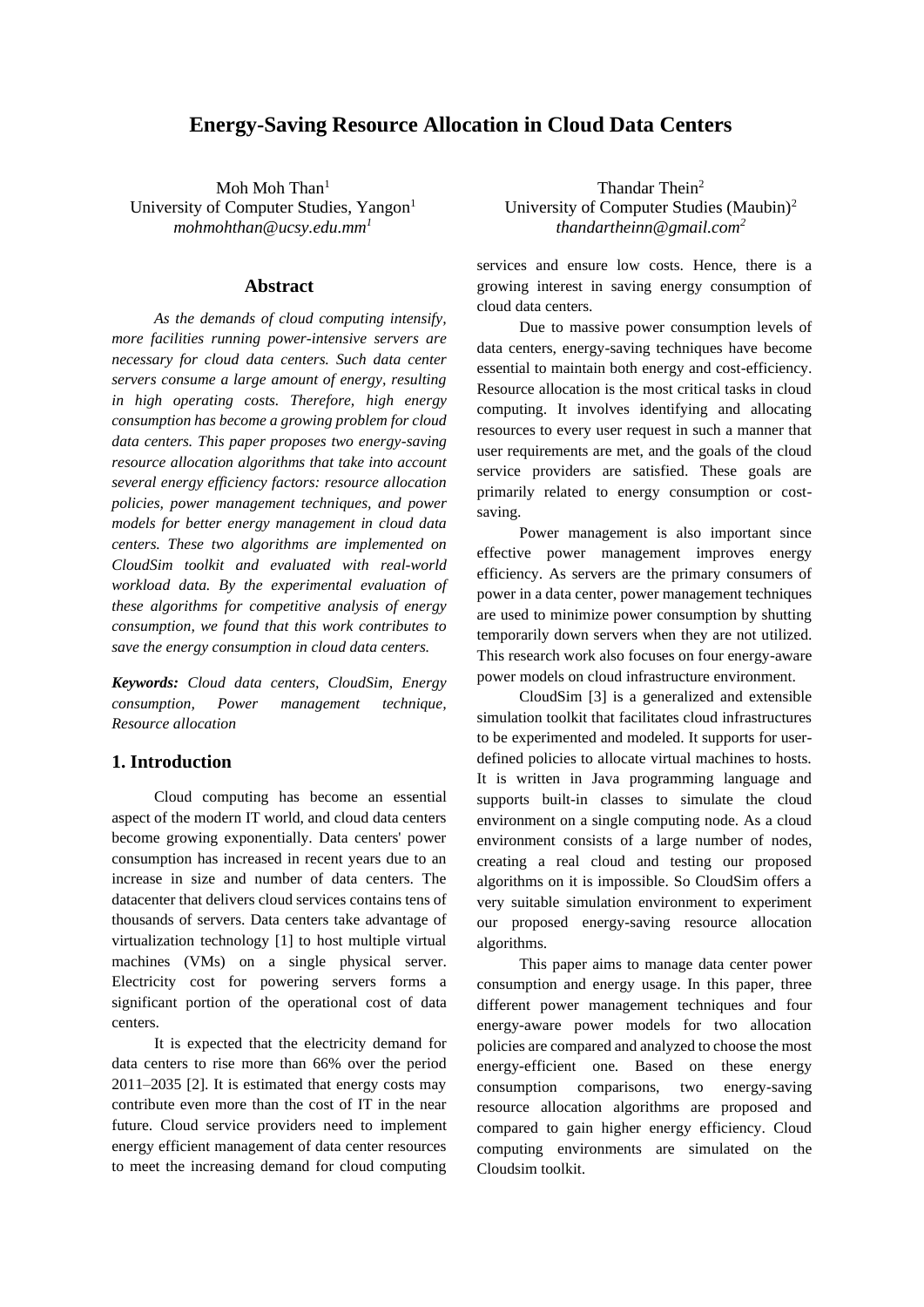The remaining part of the paper is arranged as follows. Section 2 presents the literature review, section 3 discusses heuristics for energy efficient management, section 4 presents simulation setup, section 5 describes analysis for energy consumption of two allocation policies, section 6 presents proposed energy-saving resource allocation algorithms, and finally section 7 provides conclusion.

# **2. Literature Review**

This section discusses state-of-the-art researches and technologies related to energy-saving resource allocation that eliminates a large portion of energy consumption in cloud data centers.

Ali et al. [4] proposed Energy Efficient VM allocation algorithm for data centers by selecting the most energy efficient host first. To reduce the power consumption in data centers, they applied three power management techniques: non power aware (NPA), power aware (PA) and dynamic voltage frequency scaling (DVFS) to their algorithms. Their algorithm achieved 23%, 23% and 9% more power efficiency than Best Resource selection (BRS), Round Robin (RR) and Minimum Power Difference (MPD) algorithms.

In [5], the researchers enhanced Round Robin (RR) algorithm by reintegrating Round Robin with shortest job first (SJF) algorithm that are selected for processing according to shortest task firstly in RR fashion then select the optimal job. This Scheduling algorithm gives a better result compared to RR.

Beloglazov et al. [6] proposed an energy-aware VM allocation algorithm that provision and schedule cloud data center resources to the user's tasks in an efficient manner. They demonstrated that their proposed algorithm reduces the level of data center's energy consumption.

An interior search based VM allocation algorithm: Energy-Efficient Interior Search (EE-IS) is proposed by the authors [7] for saving energy consumption and proper resource utilization. The proposed algorithm is implemented and tested on CloudSim and compared the amount of energy consumption with Genetic Algorithm (GA) and Bestfit Decreasing (BFD) algorithm. They showed that average 30% of energy has been saved using their proposed EE-IS as compare to the energy consumption of GA and BFD.

The research paper [8] evaluated the performance of four different power models: square root, linear, square and cubic models over IaaS Cloud

infrastructure. They verified that cubic power model consumes less power than other three models.

This paper proposes two energy-saving resource allocation algorithms: DVFS enabled first come first serve (DFCFS) and DVFS enabled shortest job first (DSJF) considering energy efficiency factors: allocation policies, power management techniques and power models. We extend CloudSim to enable energysaving resource allocation for data centers and to evaluate the performances of the proposed algorithms.

# **3. Heuristics for Energy Efficient Management**

The total energy consumption is calculated by multiplying the power and time needed to turn on the servers. The energy efficiency objective aims to minimize the power consumption of servers in cloud data centers. Several energy-saving techniques can be used to monitor and control energy consumption.

## **3.1 Resource Allocation Policies**

Resource allocation is the process of creating VM instances that match with the incoming requests onto hosts (servers). This paper emphasizes the following two allocation policies.

**First Come First Serve (FCFS)** – It is the simple allocation strategy. The request which comes first to the data center is allocated to the VM first. The only data required by allocator to make allocating decision is the arrival time of the request.

**Shortest Job First (SJF)** - The request is allocated to the VM with least run time among the requests in the ready queue. The request is always assigned to the process with least run time requirement. If the two requests having the same length, next request to be allocated, FCFS scheduling is used i.e. one which arrives first, will be allocated first to VM.

### **3.2 Power Management Techniques**

Several techniques have been proposed for managing power consumption of data centers. The following are the existing techniques used for reducing power consumption without degrading the performance of servers in data centers:

**Non Power Aware (NPA) -** It calculates the server's energy usage without using any energy-saving method. Since there is no energy-saving mechanism, the total energy is dependent on the power consumption of the switched on servers and is independent of the CPU utilization. The servers use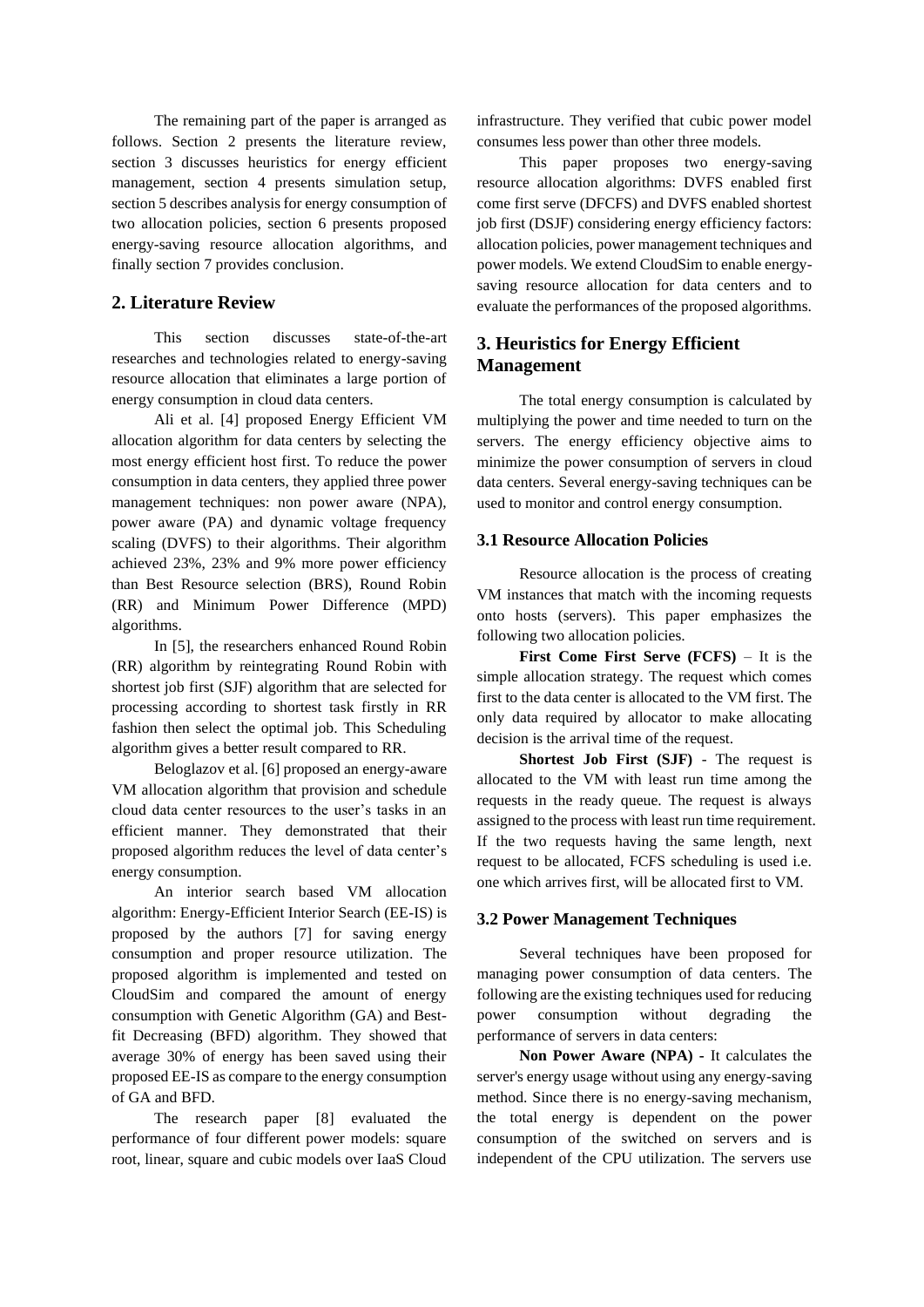the same amount of maximum power for both levels of extremely low and high CPU usage.

**Power Aware (PA) -** It calculates the energy consumption of servers independent of the CPU utilization as NPA and the utilized servers consume the same amount of maximum power for both extremes of too low and too high CPU utilization. It supports to shut down unused machines in the data center.

**Dynamic Voltage and Frequency Scaling (DVFS)** - It is able to save power consumption of a CMOS integrated circuit, a modern computer processor. The most of power consumption in CMOS circuits is composed of static and dynamic power. The dynamic power consumption is defined by multiplying the voltage square with system frequency as in (1). It scales the power of the system varying both CPU frequency and voltage. System voltage and frequency of a server can be adjusted by DVFS technology [9] without restart the power.

$$
P_d = a * c * v^2 * f \tag{1}
$$

where  $P_d$  is dynamic power consumption,  $a$  is switching activity,  $c$  is capacitance,  $\nu$  is voltage, and  $f$ is frequency.

Fan et al. [10] have found a strong relation between the total power consumption of a server and CPU utilization that power consumption of a server grows linearly with the growth of CPU utilization. DVFS is the dynamic power management technique [11] which reduces the dynamic power consumed by dynamically changing the frequency and the voltage of the processor during execution depending on the CPU utilization. By the time CPU voltage is decreased depending on the CPU utilization, a huge amount of energy is saved. Therefore, the cloud service providers can increase their profit by reducing the dynamic power consumed.

#### **3.3 Power Models**

By using the utilization of the CPU server and its power consumption in idle and maximum states, the power consumption of CPU servers can be estimated by power models. CloudSim provides an abstract "Power Model" implementation that can be extended to support various power models [12]. In recent releases of CloudSim, the provided power models are as follow:

| <b>Linear model:</b> $P(u) = P_{idle} + (P_{max} - P_{idle}) * u$       | (2) |
|-------------------------------------------------------------------------|-----|
| <b>Square model:</b> $P(u) = P_{idle} + (P_{max} - P_{idle}) * u^2$ (3) |     |
| $C1$ Lie models $D(n)$ D $(D(n) - D)$ $=3$ (4)                          |     |

**Cubic model:** 
$$
P(u) = P_{idle} + (P_{max} - P_{idle}) * u^3
$$
 (4)

**Square root model:** $P(u) = P_{idle} + (P_{max} - P_{idle}) * \sqrt{u}$  (5)

where current CPU utilization  $u$ , the maximum power value *Pmax* and the idle power value *Pidle* of the CPU server.

### **4. Simulation Setup**

CloudSim toolkit [3] is used to simulate the virtualized cloud computing environment. We extend CloudSim to allow energy-saving resource allocation for cloud data centers.

The real-world workload traces chosen for the experimentation is the RICC dataset (RIKEN Integrated Cluster of Clusters), publicly available at Parallel Workload Archive [13]. There are enormous collections of workload traces (dataset) of a variety of High Performance Computing. It contains trace of several thousands of submitted job requests over a period of five months; each has arrival time, run time (length), amount of requested CPU and memory.

To evaluate the proposed algorithms, we consider a cloud infrastructure provider with 3 data centers and, each data center has 45 heterogeneous physical servers with five different configurations shown in Table 1.

| <b>Server</b><br><b>Type</b> | Number of<br>Core | Power  | Number of<br><b>Servers</b> |
|------------------------------|-------------------|--------|-----------------------------|
| Type 1                       | 64                | 1100 W |                             |
| Type 2                       | 64                | 750W   |                             |
| Type 3                       | 32                | 750W   |                             |
| Type 4                       | 28                | 800 W  |                             |
| Type 5                       | 16                | 750 W  |                             |

**Table I. Server types characteristics**

In this work, we modify CloudSim to enable the simulation of High Performance Computing jobs from the logs of workloads on parallel machines [13]. At the start of simulation, VMs are created, and jobs (cloudlets) are submitted to data center broker which maps a job to a VM. Since we focus on allocation of VMs to physical hosts, we create a one-to-one mapping between cloudlets and VMs. Moreover, we implement VM termination during simulation to ensure complete simulation. The allocation of VMs to hosts utilizes our proposed algorithms. Space shared policy is used to assign the cloudlets to VMs, so that the jobs are sequentially executed in each VM. Using this policy, each job unit has its own dedicated core, and thus number of incoming jobs or queue size did not affect the execution time of individual job units since the proposed algorithms use non-preemptive method. Power management techniques and power models are implemented using the class PowerModel. This class offers getPower() function, that, returns the (5)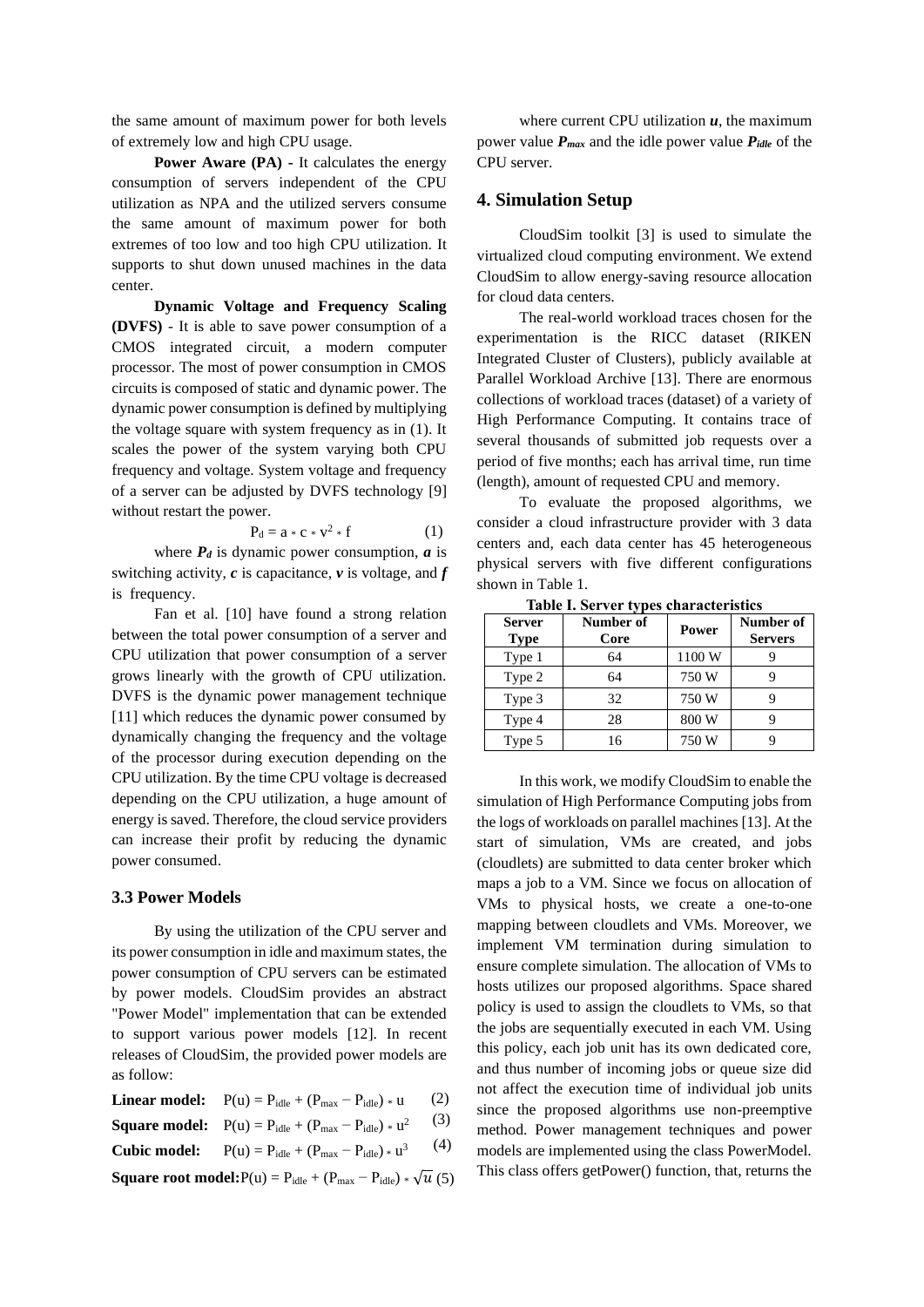power consumption of hosts depending on power management techniques and power models. CloudSim's inner code is modified to evaluate our proposed algorithms and to compare them. Then our own allocation classes are specified to extend the basic CloudSim classes.

# **5. Analysis for Energy Consumption of Two Allocation Policies**

Three power management techniques: NPA, PA and DVFS, and four energy-aware power models: square root, linear, square and cubic are applied in two allocation policies: FCFS and SJF. Energy consumptions are compared and analyzed in each allocation policy to choose the most efficient one for better energy management in cloud data centers.

### **5.1 Energy Consumption Comparison in FCFS Resource Allocation**

The comparison of energy consumption with NPA, PA and DVFS techniques in FCFS allocation policy for different number of requests are shown in Figure 1. DVFS has lower power consumption in comparison with PA and NPA because these two mechanisms use maximum power for all servers although PA supports to shut down the servers which are not used and NPA does not support to shut down the unused servers. DVFS consumes power depending on the CPU utilization of the utilized servers.



**Figure 1. Comparison of energy consumption with different power management techniques in FCFS resource allocation policy**

with various power models of DVFS in FCFS allocation policy for the different number of requests. It can be seen that the cubic power model is the most effective one compared to the other three models for every number of requests. This model can, therefore, be used to save energy in data centers.

**Table II. Energy consumption comparison of DVFS with four power models in FCFS resource allocation policy**

| Number of<br>requests | <b>Square</b><br>root | - r --- <i>-</i> ,<br>Linear | <b>Square</b> | Cubic   |
|-----------------------|-----------------------|------------------------------|---------------|---------|
| 200                   | 0.05716               | 0.05716                      | 0.05666       | 0.05659 |
| 400                   | 0.10476               | 0.10361                      | 0.10275       | 0.10254 |
| 600                   | 0.14685               | 0.14611                      | 0.14538       | 0.14510 |
| 800                   | 0.17843               | 0.17778                      | 0.17700       | 0.17661 |
| 1000                  | 0.81771               | 0.81339                      | 0.80895       | 0.80704 |
| 1200                  | 1.05271               | 1.04889                      | 1.04533       | 1.04371 |
| 1400                  | 1.97530               | 1.97027                      | 1.96196       | 1.95536 |
| 1600                  | 2.77189               | 2.77059                      | 2.77025       | 2.77023 |
| 1800                  | 2.84846               | 2.84661                      | 2.84552       | 2.84533 |
| 2000                  | 2.95514               | 2.95378                      | 2.95194       | 2.95084 |

## **5.2 Energy Consumption Comparison in SJF Resource Allocation**

The comparison of energy consumption with NPA, PA and DVFS techniques in SJF allocation policy for different number of requests are presented in Figure 2. It can be clearly seen that DVFS consumes less power than other two techniques NPA and PA because these two techniques use maximum power for all servers when the servers are on while DVFS consumes power depending on the CPU utilization, and shuts down the servers that are not used. Thus, a huge amount of energy is saved with DVFS.



**Figure 2. Energy consumption comparison of different power management techniques in SJF resource allocation policy**

Table 3. presents energy consumption (kWh) with different power models of DVFS in SJF allocation policy for different number of requests. It can be found that energy consumption with the cubic power model is less than the other three models. Hence this model is applied in the proposed algorithms for better energy efficiency in the cloud data centers.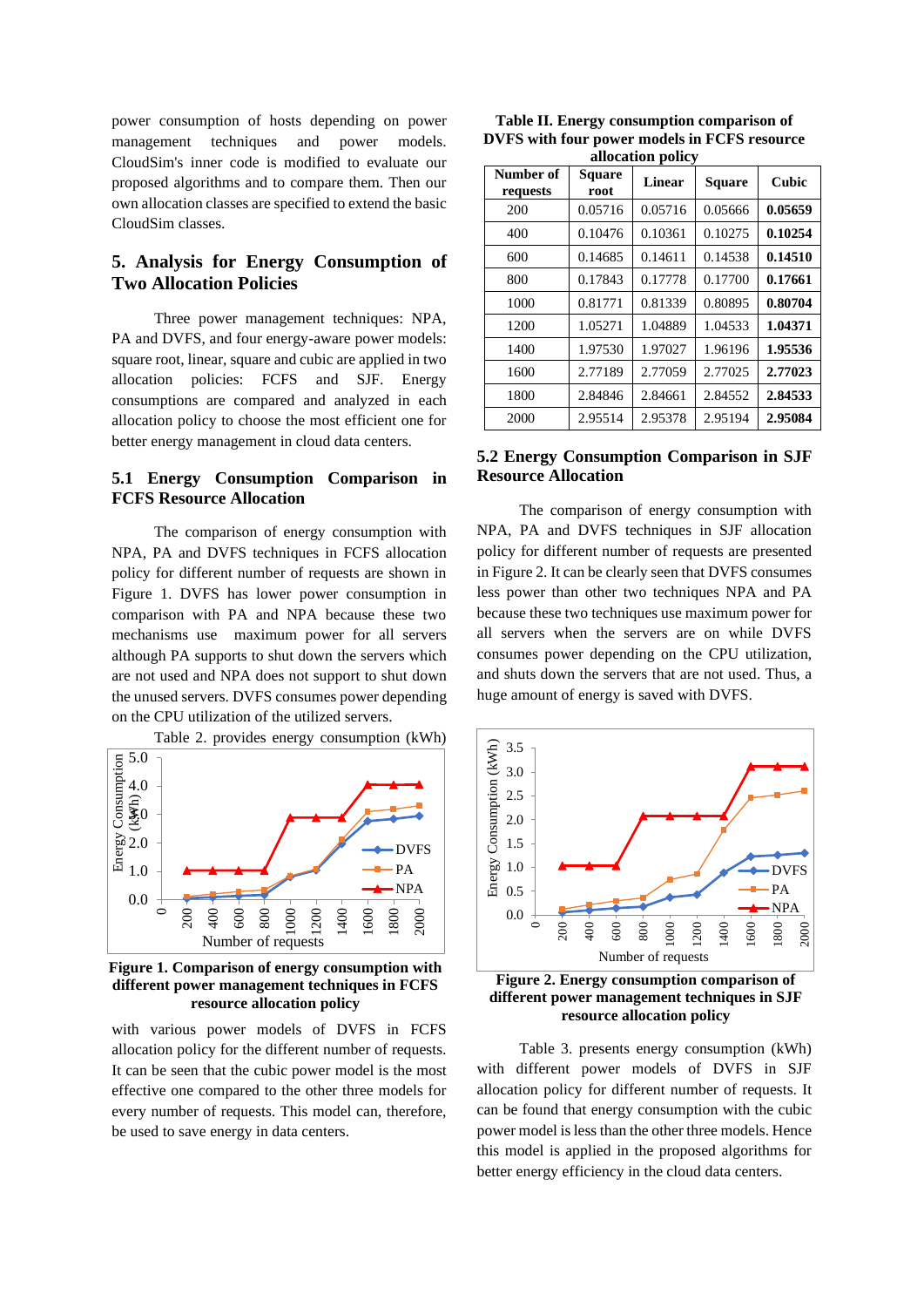| anotation ponty       |                       |         |               |              |
|-----------------------|-----------------------|---------|---------------|--------------|
| Number of<br>requests | <b>Square</b><br>root | Linear  | <b>Square</b> | <b>Cubic</b> |
| 200                   | 0.05821               | 0.05716 | 0.05666       | 0.05659      |
| 400                   | 0.10476               | 0.10361 | 0.10275       | 0.10254      |
| 600                   | 0.14685               | 0.14611 | 0.14538       | 0.14510      |
| 800                   | 0.17843               | 0.17778 | 0.17700       | 0.17661      |
| 1000                  | 0.37145               | 0.37133 | 0.37110       | 0.37090      |
| 1200                  | 0.43174               | 0.43095 | 0.42990       | 0.42927      |
| 1400                  | 0.89015               | 0.88819 | 0.88470       | 0.88168      |
| 1600                  | 1.22865               | 1.22711 | 1.22519       | 1.22418      |
| 1800                  | 1.26036               | 1.25903 | 1.25724       | 1.25616      |
| 2000                  | 1.30356               | 1.30326 | 1.30276       | 1.30235      |

**Table III. Energy consumption comparison of DVFS with four power models in SJF resource allocation policy**

# **6. Proposed Energy-Saving Resource Allocation Algorithms**

In this paper, two energy-saving resource allocation algorithms: DFCFS and DSJF algorithms are proposed based on the results of the above experiments. The energy consumptions of these two algorithms are compared to choose the better energy efficient one.

### **6. 1 Proposed DFCFS Algorithm**

Energy-saving resource allocation DFCFS algorithm shown in Figurer 3. is proposed based on FCFS scheduling tasks and DVFS power management technique with cubic power model.

#### *Algorithm1: DFCFS Algorithm*

- *1. procedure Resource Allocation (VMj, Hosti)*
- *2. Add user request to VM based on matching configuration*
- *3. for all VM from j to n do*
- *4. for all Host from i to m do*
- *5. if VMj fits in Host<sup>i</sup> then*
- *6. Calculate the remaining CPU capacity of Host after VM has been added*
- *7. end if*
- *8. end for*
- *9. Start a new Host in the data center, and allocate remaining VM into a new Host*
- *10. end for*
- *11. Calculate total energy consumption of servers with DVFS and cubic power model*
- 12. *end procedure*

#### **Figure 3. DFCFS Algorithm**

### **6.2 Proposed DSJF Algorithm**

In DSJF algorithm shown in Figure 4, the resource allocation policy SJF is applied and the energy consumption of the servers are calculated by using DVFS with cubic power model chosen according to the above comparative and analysis results.

| <b>Algorithm2: DSJF Algorithm</b> |  |
|-----------------------------------|--|
|                                   |  |

- *1. procedure Resource Allocation (VMj, Hosti)*
- *2. Sort the request list in ascending order according to their length*
- *3. for all requests in the sorted List do*
- *4. Add user request to VM based on matching configuration*
- *5. if the current request length = next request length then*
- *6. Sort the request according to their arrival time*
- *7. end if*
- *8. end for*
- *9. for all VM from j to n do*
- *10. for all Host from i to m do*
- *11. if VM<sup>j</sup> fits in Host<sup>i</sup> then*
- *12. Calculate the remaining CPU capacity of Host after VM has been added*
- *13. endif*
- *14. end for*
- *15. Start a new Host in the data center, and allocate remaining VM into a new Host*
- *16. end for*
- *17. Calculate total energy consumption of servers with DVFS and cubic power model*
- *18. end procedure*

### **Figure 4. DSJF Algorithm**

# **6.3 Energy Consumption Comparison of DFCFS and DSJF**

Figure 5. shows comparison of energy consumption with DFCFS and DSJF algorithms for different number of requests. The energy consumptions for DFCFS and DSJF from 200 to 800 numbers of requests are almost indistinguishable. The reason behind is that the run time of those requests are similar in spite of sorting ascending order as DSJF algorithm. As the algorithms mentioned above, DSJF sorts ascending order for the run time (length) of requests before execution, while DFCFS does not. There is no impact of DSJF algorithm for the requests having almost equal run time. When the requests over 800 having different run time, it can be seen the impact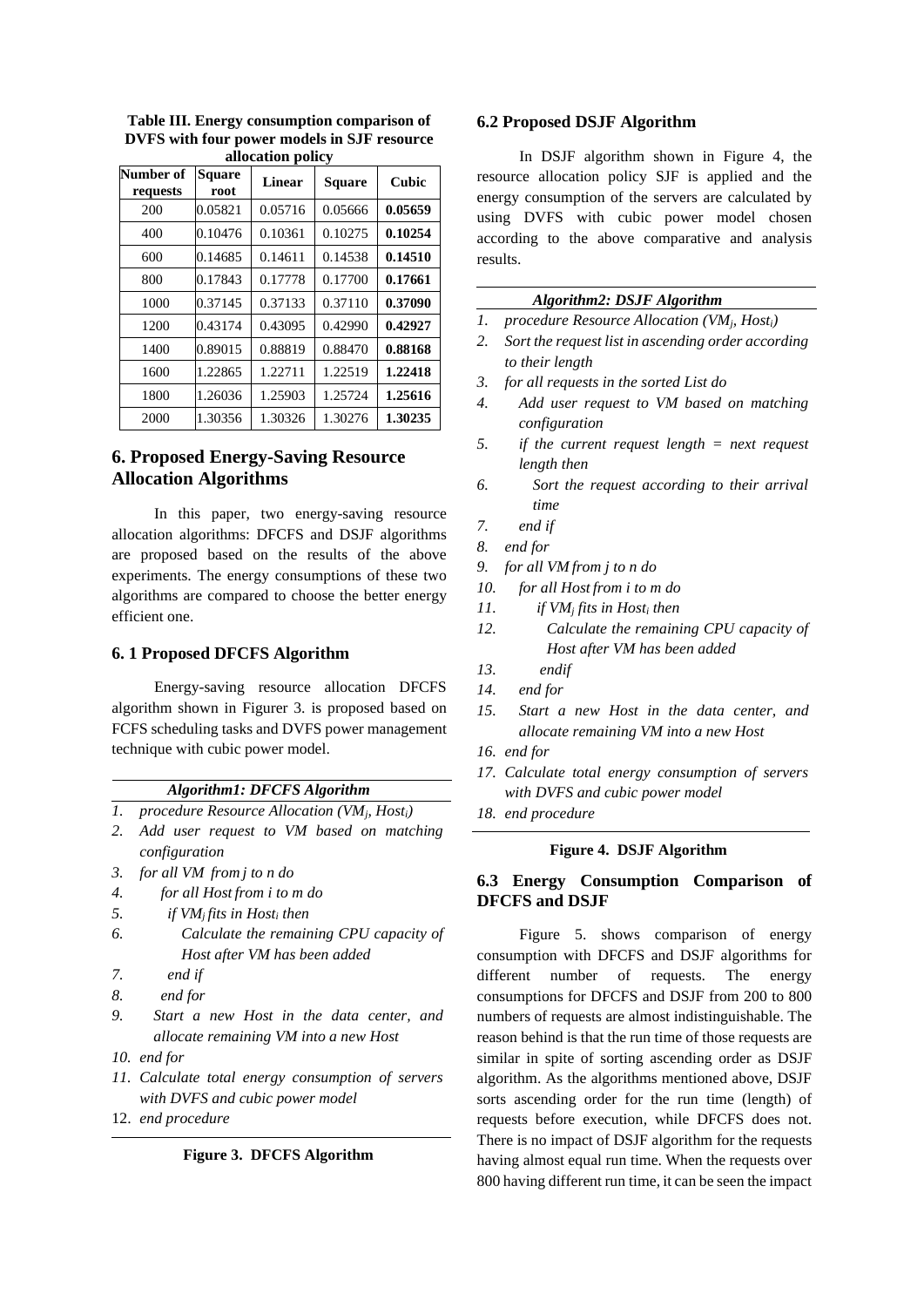of DSJF algorithm that can save energy consumption compared to DFCFS algorithm. DSJF takes minimum turnaround time because the shortest length task gets finish in shortest possible time. Then the VM that has now become idle after executing the current task can take up next selected task. This will minimize the number of active VMs as well as active servers so that power consumption is less. In this way, DSJF resource allocation can greatly reduce power consumption. DSJF algorithm gains higher energy efficiency for the case where run time of incoming requests are different from each other and it can save up to 55% of energy consumption compared to DFCFS algorithm.



and DSJF

# **7. Conclusion**

Cloud data centers are the digital age factories, and data center power consumption becomes a global issue. The proposed algorithms are intended to save cloud data center energy consumption. To achieve this goal, under FCFS and SJF allocation policies, different power management techniques and different power models are compared and analyzed. The results proved that DVFS is saving more power than the other two power management techniques. The findings of the analysis showed that the cubic power model achieves greater energy efficiency and consumes less power than the other three power models. The evaluations for the proposed algorithms: DFCFS and DSJF are experimented using real workload traces of virtualized environment on Cloudsim simulator. The combination of SJF resource allocation algorithm and DVFS power management techniques with Cubic power model, called DSJF is very suitable for the case where run times of incoming requests are different from each other. The experimental results show DSJF algorithm gains higher energy efficiency and it can save up to 55% of energy consumption compared to DFCFS algorithm.

## **References**

- **[1]** T. Brey, L. Lamers, "Using virtualization to improve data center efficiency", The Green Grid, Whitepaper, 2009.
- **[2]** A. Varasteh, M. Goudarzi, "Server consolidation techniques in virtualized data centers: a survey", IEEE Systems Journal, 11 (2), 2017, pp. 772-783.
- **[3]** R. N. Calheiros, R. Ranjan, A. Beloglazov, C. A. De Rose, R. Buyya, "Cloudsim: a toolkit for modeling and simulation of cloud computing environments and evaluation of resource provisioning algorithms", Software: Practice and Experience, 2011, pp. 23–50.
- **[4]** A. Ali, L. Lu, Y. Zhu, J. Yu, "An energy efficient algorithm for virtual machine allocation in cloud data centers", Springer Science and Business Media Singapore, J. Wu and L. Li (Eds.): ACA 2016, pp. 61–72.
- **[5]** T. Yeboah, I. Odabi, K. K. Hiran, "An Integration of Round Robin with Shortest Job First Algorithm for Cloud Computing Environment", International Conference On Management, Communication and Technology, III.1, 2015, pp. 1–5.
- **[6]** A. Beloglazov, J. Abawajy, R. Buyya, "Energyaware resource allocation heuristics for efficient management of data centers for cloud computing", Future generation computer systems, 28(5), 2012, pp. 755-768.
- **[7]** M. J. Usman, A. Samad, H. Chizari, & A. Aliyu, "Energy-Efficient virtual machine allocation technique using interior search algorithm for cloud datacenter", 6th IEEE ICT International Student Project Conference (ICT-ISPC), 2017, pp. 1-4.
- **[8]** S. R. Jena, V. Vijayaraja, A. K. Sahu, "Performance Evaluation of Energy Efficient Power Models for Digital Cloud", Indian Journal of Science and Technology, 9(48), 2016, pp. 1-7.
- **[9]** L. Lee, K. Liu, H. Huang, C. Tseng, "A dynamic resource management with energy saving mechanism for supporting cloud computing", Int. J. Grid Distrib. Comput. 6 (1), 2013, pp. 67–76.
- **[10]**X. Fan, W. D. Weber, L. A. Barroso, "Power provisioning for a warehouse-sized computer", Proc. 34th Annual Int. Sympo. Comput. Archit. (ISCA), ACM New York, USA, 2007, pp. 13–23.
- **[11]**Kliazovich, D. Bouvry, P. Audzevich, Y. Khan, "Greencloud: A packet-level simulator of energyaware cloud computing data centers", IEEE International Global Telecommunications Conference, 2010, pp. 1–5.